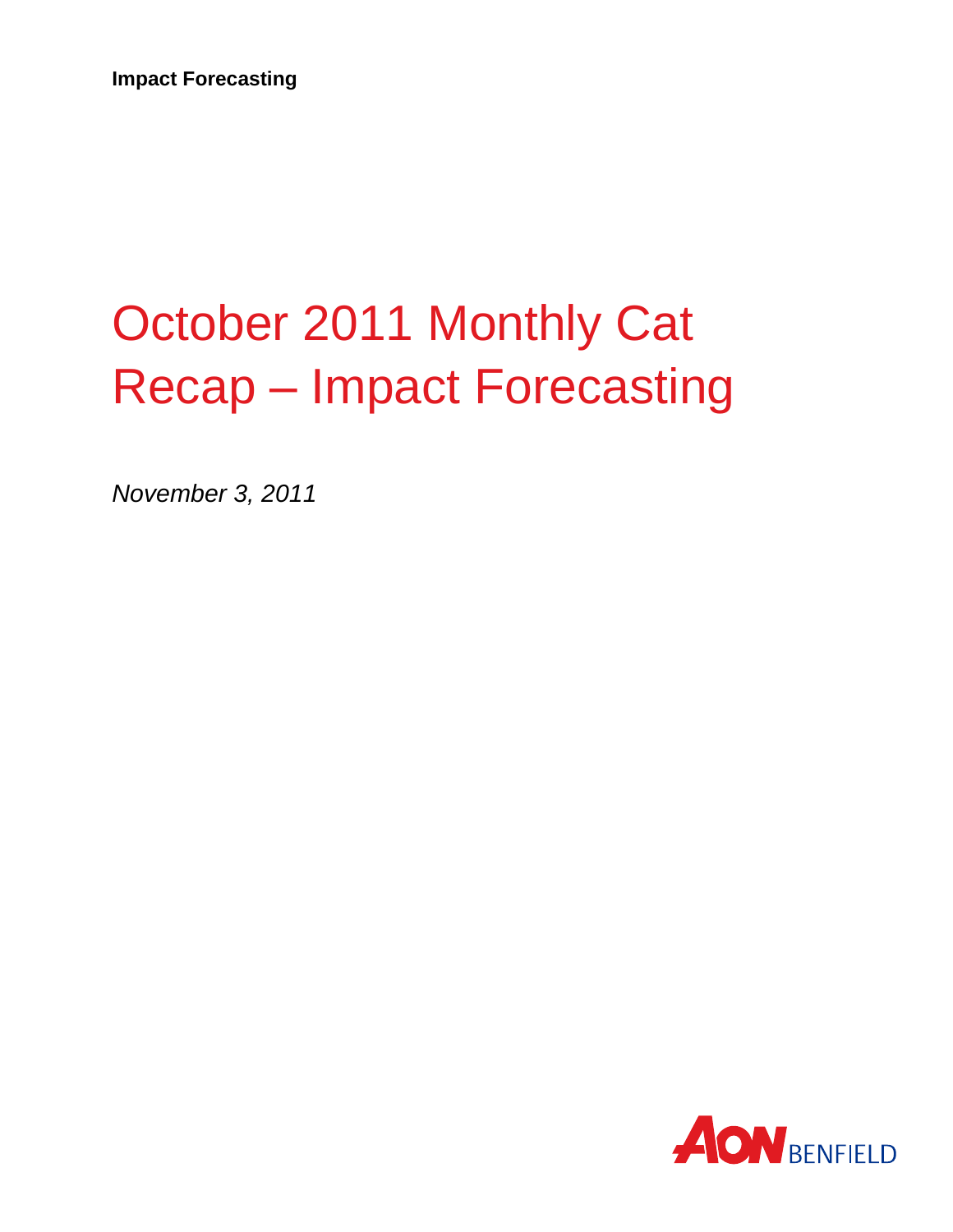

# Table of Contents

| $\mathbf{2}$ |
|--------------|
| 3            |
| 3            |
| 4            |
| 4            |
| 4            |
| 4            |
|              |
| 6            |
| 7            |
|              |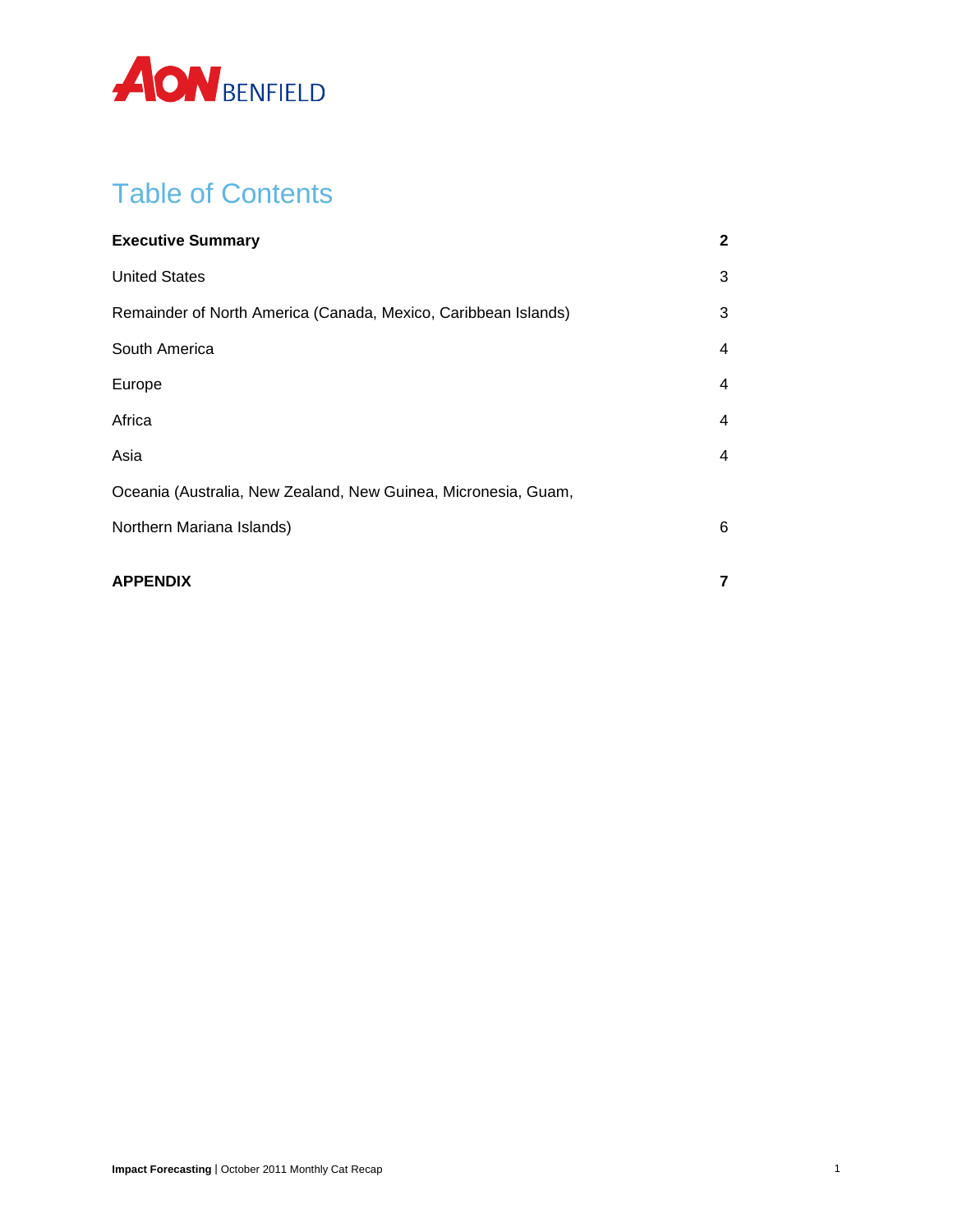

# <span id="page-2-0"></span>Executive Summary

- Historic floods in Thailand cause upwards of USD4.6 billion in insured losses
- Strong earthquake leaves more than 600 people dead in Turkey
- Early season Nor'easter brings record snowfall to the Northeast U.S.

Historic flooding continued to inundate much of Thailand for another month, as floodwaters approached and entered Bangkok. The death toll rose to at least 427. The government noted that more than 9.9 million people had been affected in 64 of the country's 77 provinces in what is listed as the worst flooding Thailand has seen in decades. Substantial damage occurred to personal and commercial property, with approximately 3.3 million homes and nearly 15,000 manufacturing and industrial plants sustaining various levels of flood inundation. Preliminary economic losses nationwide were estimated by the University of Thai Chamber of Commerce at THB300 billion (USD9.8 billion). Thailand's Office of Insurance Commission reported insured losses were already at least THB140 billion (USD4.6 billion).

Elsewhere in Southeast Asia, flooding persisted in parts of Laos, Cambodia and Vietnam as the combined death toll reached at least 342. More than 480,000 homes were destroyed or severely damaged as extensive flooding also led to substantial inundation to crops. Total combined economic losses were listed in excess of USD766 million.

In other flood news this month, a strong storm system spawned torrential rains, flooding and mudslides across parts of Europe. At least nine people were killed, including seven in Italy. Italian officials reported that the hardest-hit areas came in the regions of Tuscany and Liguria. The government released EUR65 million (USD92 million) for recovery efforts.

Weeks of heavy rains spawned widespread flooding across southern and central sections of Nigeria. At least 10 people died and 25,000 homes were submerged in areas around the city of Lagos and villages in Imo State after rivers overflowed their banks.

A magnitude-7.2 earthquake struck eastern Turkey, killing at least 601 people and leaving more than 4,152 others injured. Widespread substantial damage occurred throughout Van Province, with at least 11,232 buildings listed as destroyed or having sustained severe effects. Dozens of villages near the epicenter, where construction was poor, saw thousands of additional homes collapse. Economic loss estimates suggested totals reaching at least well into the hundreds of millions of dollars (USD).

Global tropical cyclone activity was quiet in the Atlantic Basin, though multiple systems came ashore on both sides of the Pacific. Hurricane Jova and Tropical Depression 12-E came ashore in Mexico and Central America, bringing torrential rains and flooding that left more than 120 people dead. Super Typhoon Nalgae made landfalls in the Philippines, China and Vietnam as 13 people were killed.

The remnants of Tropical Storm 02B brought excessive rains to Myanmar, where flash flooding and overflowing rivers led to the deaths of at least 215 people.

A strong, early season Nor'easter brought record snowfall and gusty winds across parts of New England and the Mid-Atlantic in the U.S., leaving at least 27 people dead. The system caused widespread damage as the weight of the heavy, wet snow snapped trees, power lines, power poles onto homes, businesses and vehicles. Total economic losses were preliminarily estimated to reach as high as USD3 billion.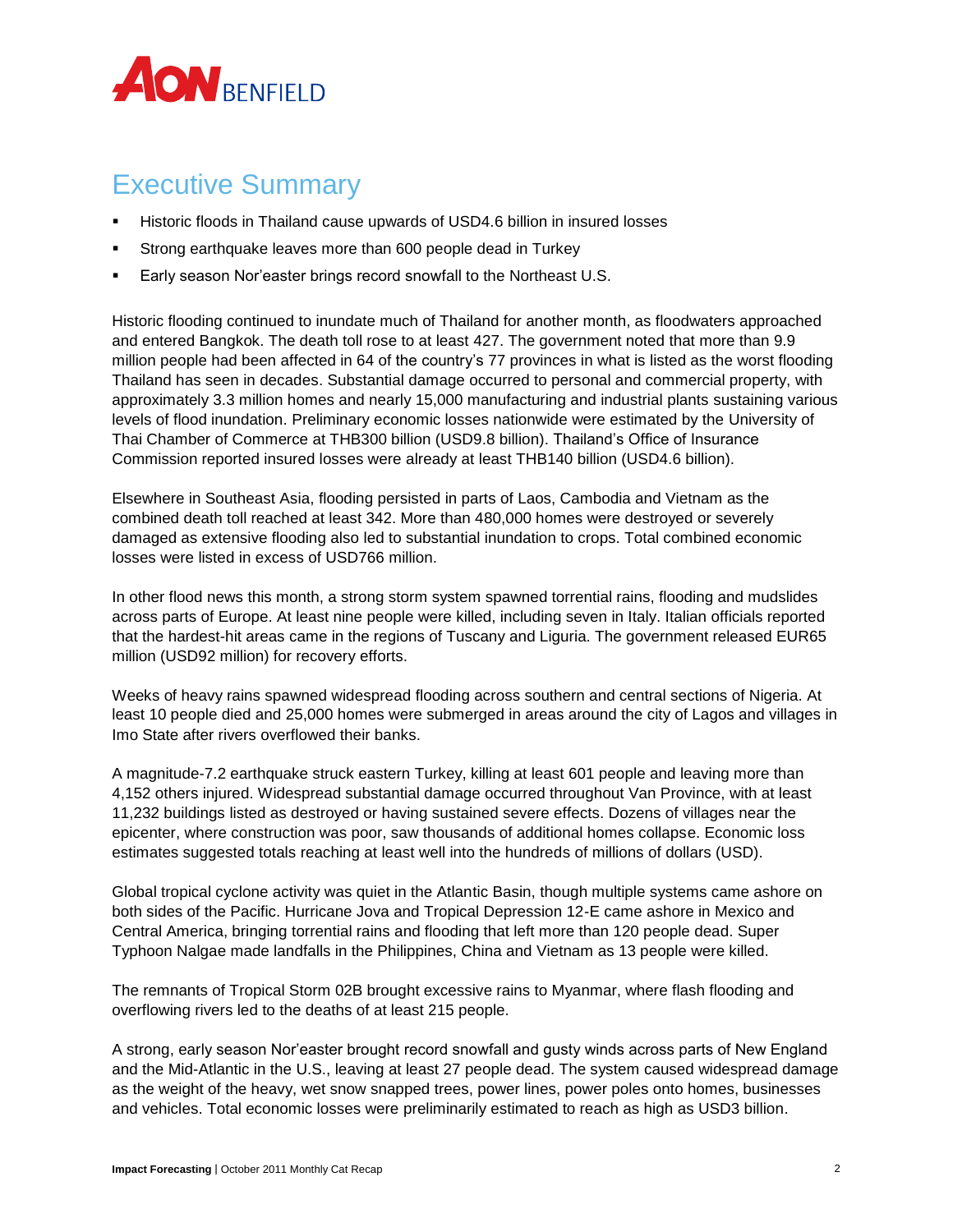

## <span id="page-3-0"></span>United States

| Event<br>Date | <b>Event Name</b><br>Or Type <sup>1</sup> | Event<br>Location | # of<br>Deaths <sup>2</sup> | # of<br>Structures/<br>Claims $^{2,3}$ | <b>Damage</b><br>Estimates $44^4$<br>(USD) |
|---------------|-------------------------------------------|-------------------|-----------------------------|----------------------------------------|--------------------------------------------|
| 10/19         | Severe Weather                            | Florida           |                             | $80+$                                  | Jnknown                                    |
| 10/28-10/30   | <b>Winter Weather</b>                     | Northeast         | $27+$                       | Thousands+                             | 3+ billion                                 |

Two tornadoes struck portions of South Florida on the 19<sup>th</sup>. The storms were spawned in association with a tropical disturbance merging with an advancing cold front traversing through the state. No fatalities were reported, though multiple minor injuries occurred. According to the National Weather Service, an EF-2 twister with winds up to 120 mph (195 kph) tore through a 1.11-mile (1.79-kilometer) path in the greater Sunrise/Plantation area near Miami. At least 50 homes were damaged or destroyed.

A strong, early season Nor'easter brought heavy snow and gusty winds across parts of New England and the Mid-Atlantic between the 28<sup>th</sup> and the 30<sup>th</sup>. The system, which was blamed for the deaths of at least 27 people, caused widespread damage as upwards of two feet (61 centimeters) of heavy, wet snow snapped trees, power lines, power poles and cell phone towers onto homes, businesses and vehicles. Additional damage was reported to the transportation infrastructure from Maryland to Maine. At the height of the event, more than three million power outages were recorded. Total economic losses were preliminarily estimated by state governments in the Northeast to reach as high as USD3 billion.

# <span id="page-3-1"></span>Remainder of North America (Canada, Mexico, Caribbean Islands)

| Event<br><b>Date</b> | <b>Event Name</b><br>Or $Type1$ | Event<br>Location | # of<br>Deaths <sup>2</sup> | # of<br>Structures/<br>Claims $^{2,3}$ | Damage<br>Estimates <sup>2</sup><br>(USD) |
|----------------------|---------------------------------|-------------------|-----------------------------|----------------------------------------|-------------------------------------------|
| 10/11-10/12          | HU Jova                         | Mexico            | 6+                          | Hundreds+                              | $27.7+$ million                           |
| 10/11-10/21          | TD 12-E                         | Central America   | $115+$                      | $25,000+$                              | Jnknown                                   |

Hurricane Jova developed and made landfall in west-central Mexico late on the 11<sup>th</sup>, coming ashore near the town of Chamela in Jalisco state as a Category 2 storm with 100 mph (160 kph) winds. The storm dumped heavy rains across the Mexican states of Jalisco, Colima and Michoacán as flash floods and landslides led to the deaths of at least seven people. Damage (primarily due to flood inundation) was reported to homes, businesses, agriculture and the transportation infrastructure after several rivers overflowed their banks. Total economic losses were listed at MXN370 million (USD27.7 million).

Ten days of rainfall from the remnants of Tropical Depression 12-E and additional tropical moisture led to the deaths of at least 115 people across much of Central America and southern Mexico between the 11<sup>th</sup> and the 21<sup>st</sup>. Fatalities were recorded in Guatemala (38), El Salvador (34), Honduras (15), Nicaragua (13), Mexico (10) and Costa Rica (5), in addition to widespread damage to property, infrastructure and agriculture. Tens of thousands of homes and businesses were damaged by flash floods and dozens of rivers overflowing their banks. More than 1 million people were directly impacted by the event.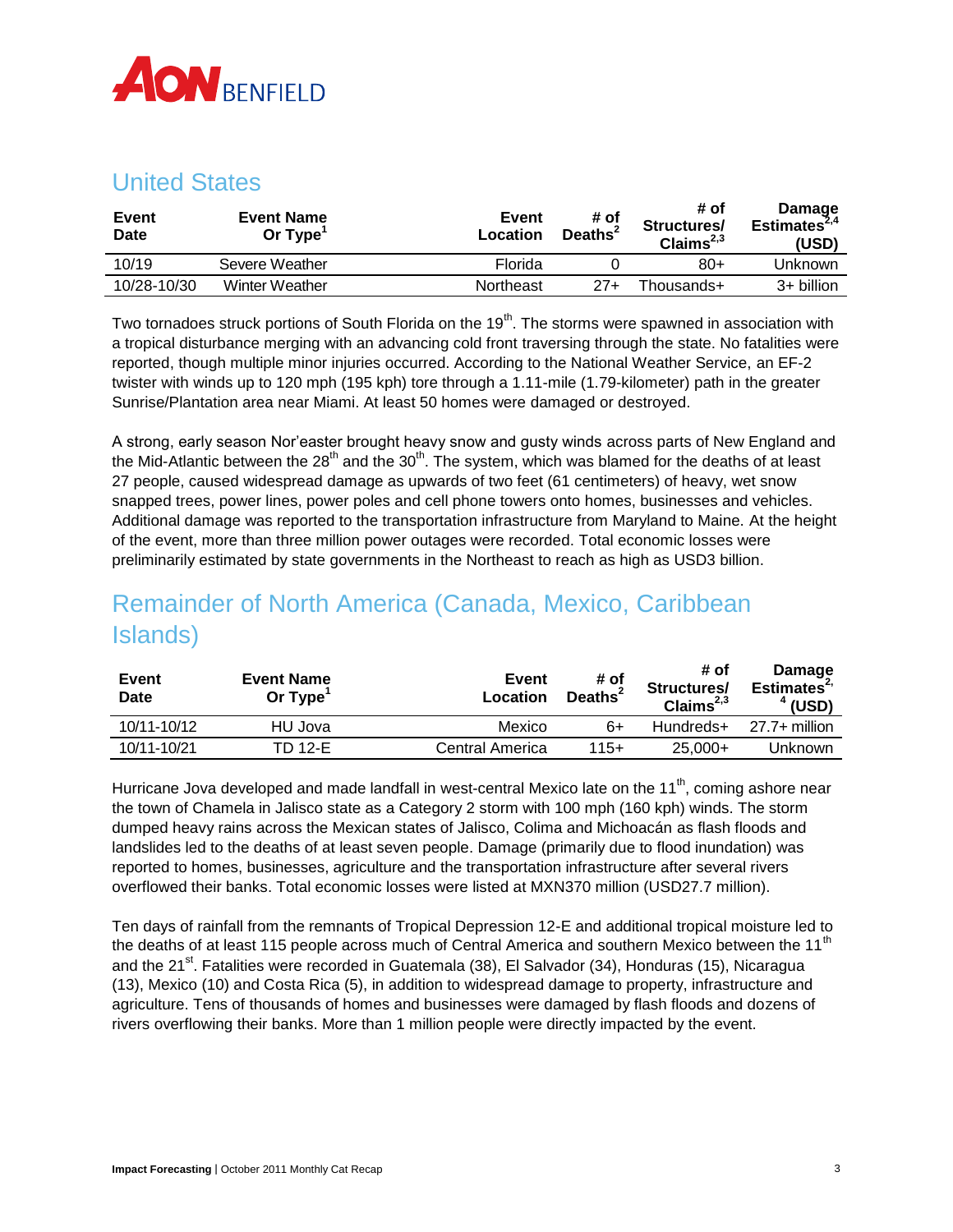

## <span id="page-4-0"></span>South America

| Event<br>Date | <b>Event Name</b><br>Or Type <sup>1</sup> | <b>Event</b><br>Location | # of<br>Deaths <sup>2</sup> | # of<br>Structures/<br>Claims $^{2,3}$ | Damage<br>Estimates $2$<br>$^4$ (USD) |
|---------------|-------------------------------------------|--------------------------|-----------------------------|----------------------------------------|---------------------------------------|
| 10/28         | Earthquake                                | Peru                     |                             | $200+$                                 | Jnknown                               |

<span id="page-4-1"></span>A magnitude-6.9 earthquake rattled the central coast of Peru on the  $28<sup>th</sup>$ , leaving at least 103 people injured. The offshore tremor destroyed more than 134 homes and damaged several businesses and churches near the city of Ica.

#### **Europe**

| Event<br><b>Date</b> | <b>Event Name</b><br>Or Type | Event<br>Location     | # of<br>Deaths <sup>2</sup> | # of<br>Structures/<br>Claims $^{2,3}$ | Damage<br>Estimates <sup>2</sup><br>$4$ (USD) |
|----------------------|------------------------------|-----------------------|-----------------------------|----------------------------------------|-----------------------------------------------|
| 10/23-10/26          | Flooding                     | Italy, Ireland, Spain | 9+                          | Hundreds+                              | 92+ million                                   |

A strong storm system spawned torrential rains, flooding and mudslides across parts of Europe between the  $23^{\text{rd}}$  and the  $26^{\text{th}}$ . At least nine fatalities were recorded. In Italy, the worst affected areas came in the regions of Tuscany and Liguria, with the villages of Cinque Terre, Spezia, Aulla, Five Lands and Borghetto Vara sustaining the most significant damage. The floods swept away roads and bridges, and damaged hundreds of homes and businesses. The government released EUR65 million (USD92 million) for recovery efforts. Both Ireland and Spain saw inundation as well after several rivers overflowed their banks and damaged homes, businesses and infrastructure.

# <span id="page-4-2"></span>**Africa**

| Event<br>Date | <b>Event Name</b><br>Or Type | Event<br>Location | # of<br><b>Deaths</b> | # of<br>Structures/<br>Claims $^{2,3}$ | Damage<br>Estimates <sup>2</sup><br>$4$ (USD) |
|---------------|------------------------------|-------------------|-----------------------|----------------------------------------|-----------------------------------------------|
| 10/20-10/28   | Flooding                     | Nigeria           | 10+                   | $25,000+$                              | Jnknown                                       |

Nearly 10 days of heavy rainfall (beginning on October  $20<sup>th</sup>$ ) spawned widespread flooding across southern and central sections of Nigeria. At least 10 people died and 25,000 homes were submerged in areas around the city of Lagos and villages in Imo State after rivers overflowed their banks.

## <span id="page-4-3"></span>Asia

| Event<br><b>Date</b> | <b>Event Name</b><br>Or $Type1$ | <b>Event</b><br>Location    | # of<br>Deaths <sup>2</sup> | # of<br>Structures/<br>Claims $^{2,3}$ | Damage<br>Estimates $^{2,4}$<br>(USD) |
|----------------------|---------------------------------|-----------------------------|-----------------------------|----------------------------------------|---------------------------------------|
| $6/29 - 10/31$       | Flooding                        | Laos                        | $34+$                       | 140,000+                               | $174+$ million                        |
| 7/25-10/31           | Flooding                        | Thailand                    | $427+$                      | $3.3+$ million                         | $9.8 + billion$                       |
| $9/10 - 10/31$       | Flooding                        | Cambodia                    | $250+$                      | 250,000+                               | $521 +$ million                       |
| $9/10 - 10/31$       | Flooding                        | Vietnam                     | $58+$                       | $92,000+$                              | 71+ million                           |
| $9/30 - 10/6$        | <b>STY Nalgae</b>               | Philippines, China, Vietnam | $13+$                       | $20,000+$                              | Millions+                             |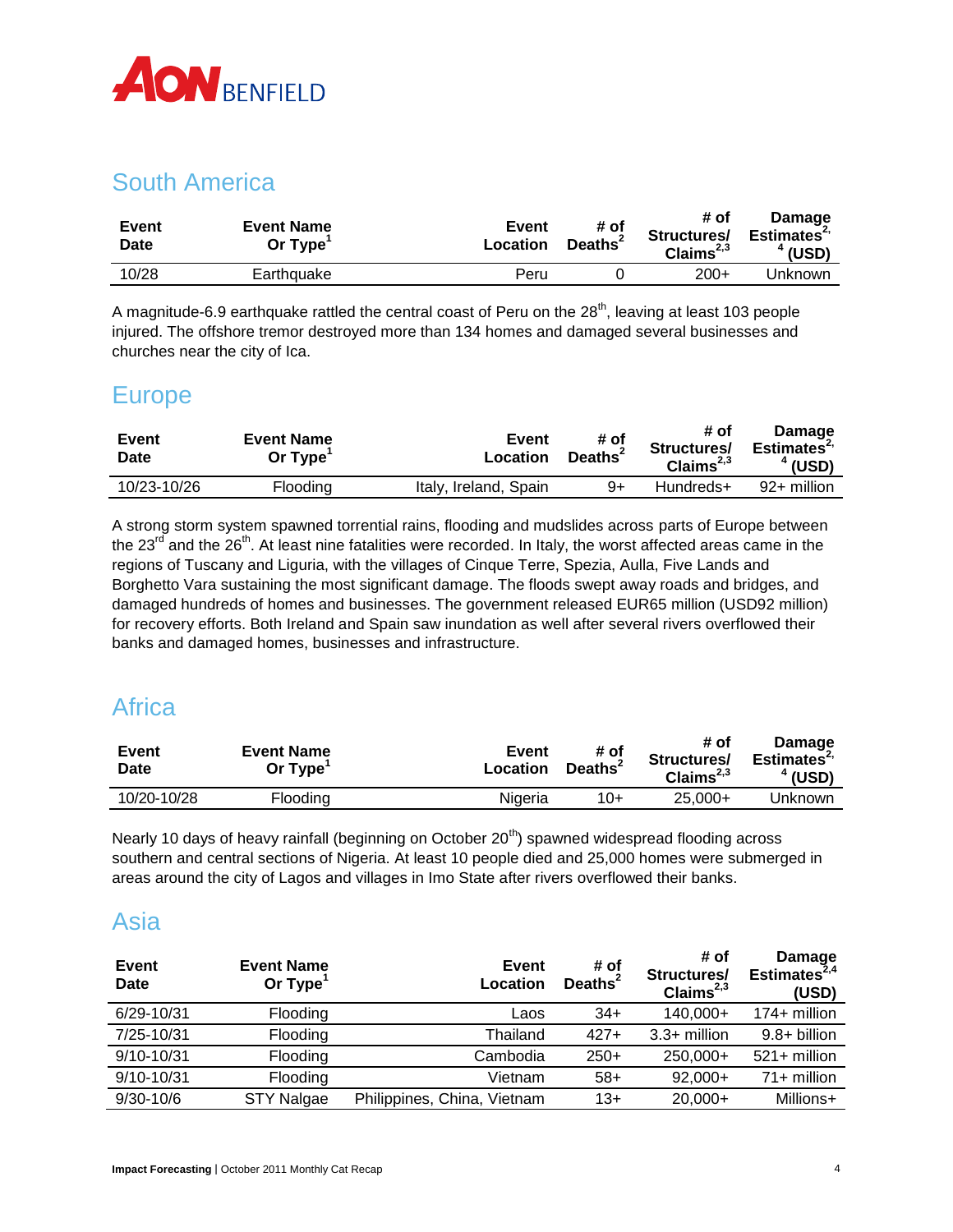

| Event<br><b>Date</b> | <b>Event Name</b><br>Or $Type1$ | <b>Event</b><br>Location | # of<br>Deaths <sup>2</sup> | # of<br>Structures/<br>Claims $^{2,3}$ | <b>Damage</b><br>Estimates $2,4$<br>(USD) |
|----------------------|---------------------------------|--------------------------|-----------------------------|----------------------------------------|-------------------------------------------|
| 10/8-10/11           | Flooding                        | Turkey                   | 7+                          | $500+$                                 | Unknown                                   |
| 10/11-10/12          | TS Banyan                       | Philippines              | $10+$                       | Hundreds+                              | Unknown                                   |
| 10/13                | Earthquake                      | Indonesia                | 0                           | Hundreds+                              | Unknown                                   |
| 10/19-10/21          | <b>TS 02B</b>                   | Myanmar                  | $215+$                      | $8,000+$                               | $1.7+$ million                            |
| 10/23                | Earthquake                      | Turkey                   | $601+$                      | $15,000+$                              | Millions+                                 |

Laos sustained another month of extensive flooding as high water levels in the Mekong River Delta occurred in response to an active monsoon season and the arrival of several tropical cyclones. The floods, which began in June, left at least 34 people dead and upwards of 140,000 homes destroyed. More than 64,400 hectares (160,000 acres) of rice paddy fields were submerged. Total economic losses were estimated at LAK1.4 trillion (USD174 million).

The worst flooding in decades continued to occur throughout much of Thailand during the month, as the death toll reached at least 427. In total, more than 9.9 million people were affected in at least 64 of Thailand's 77 provinces. Substantial damage was reported to personal and commercial property, with approximately 3.3 million homes and thousands of additional businesses sustaining various levels of flood inundation. The hardest-hit industries were to electrical appliances and equipment, medical equipment, automobiles and food and beverage manufacturers. The agricultural infrastructure was also impacted with more than 1.92 million hectares (4.74 million acres) of land having been damaged. Economic losses nationwide were estimated by the University of Thai Chamber of Commerce to reach THB300 billion (USD9.8 billion). Thailand's Office of Insurance Commission reported insured losses were already at least THB140 billion (USD4.6 billion).

The Cambodian government reported another month of flooding as flash floods and inundation along the Mekong River leading to the deaths of at least 250 people. More than 1.2 million people were impacted in 19 separate cities and provinces across the country. At least 250,000 homes, schools and religious sanctuaries were damaged or destroyed, in addition to more than 3,000 kilometers (1,864 miles) of roads. The agricultural infrastructure saw at least 400,000 hectares (988,000 acres) of rice paddy fields submerged as well. Total economic losses were estimated at KHR660 billion (USD161 million).

In Vietnam, continued flooding in the Mekong River Delta caused the deaths of at least 58 people. The Central Committee for Storm and Flood Control reported that more than 92,000 homes were destroyed and 99,000 hectares (245,000 acres) of rice and other crops were submerged. At least 1,455 kilometers (904 miles) of dykes and 1,300 kilometers (808 miles) of roads were damaged as well. Total economic losses were estimated at VND1.5 trillion (USD71.4 million).

Super Typhoon Nalgae made multiple landfalls in the Philippines, China and Vietnam between September 30<sup>th</sup> and October 6<sup>th</sup>, leading to at least 13 fatalities. In the Philippines, the typhoon brought torrential rainfall and extremely gusty winds throughout Luzon Island. According to the National Disaster Risk Reduction and Management Council, Nalgae damaged or destroyed at least 18,241 homes in addition to vast agricultural areas. Economic losses were listed at PHP115 million (USD2.6 million). In China, the Ministry of Civil Affairs noted that heavy rains from led to renewed flooding in multiple southern provinces. The final landfall in Vietnam saw a weakened Nalgae losing most of its wind strength, though heavy rains brought fresh flooding to central and southern sections of the country.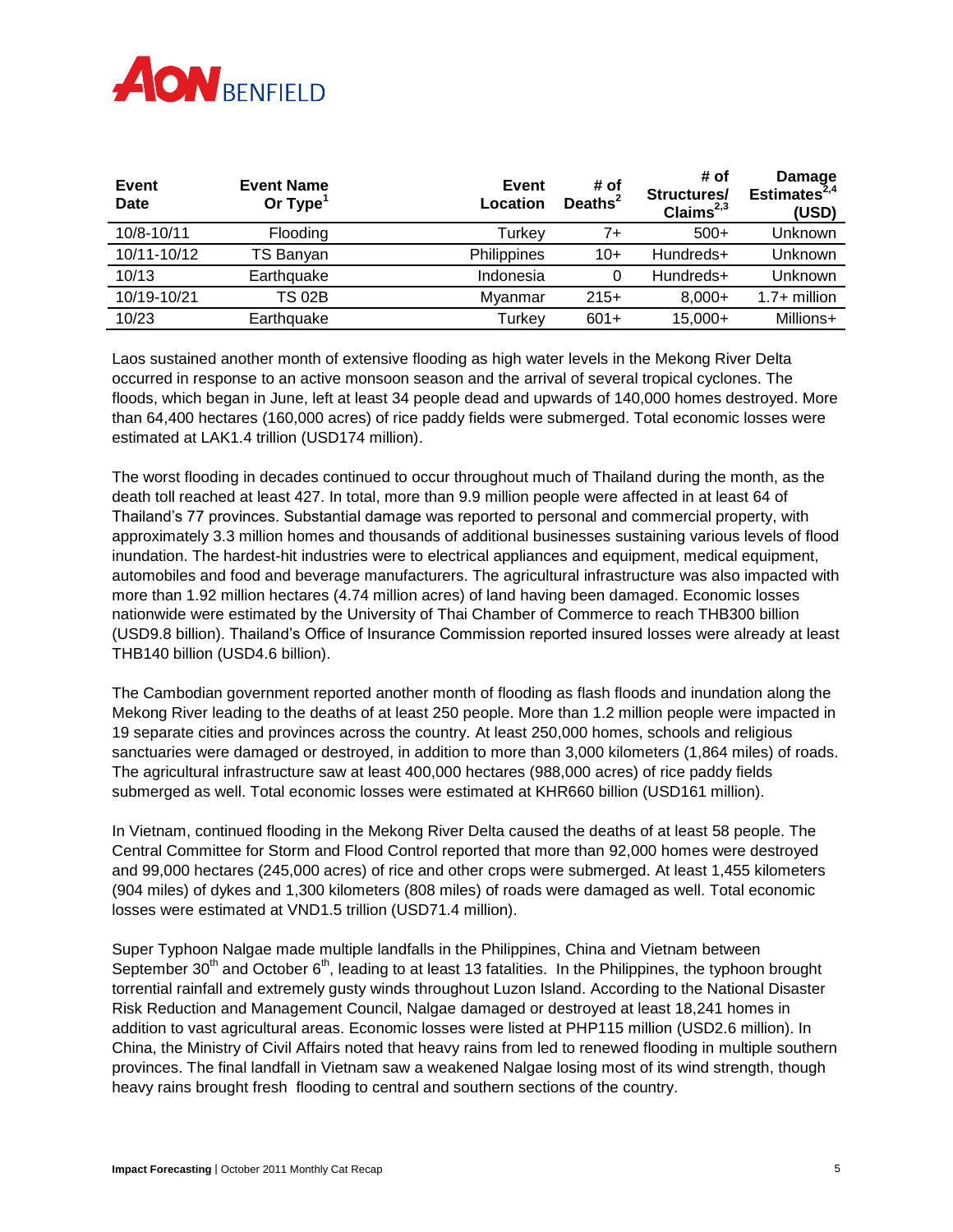

Persistent heavy rains and gusty winds in Turkey between the  $8<sup>th</sup>$  and the 11<sup>th</sup> led to the deaths of at least seven people. Western and southern sections of the country in the Mediterranean and Aegean regions were particularly affected, where the inclement weather left serious damage to hundreds of homes and wide swaths of agricultural land. The transportation infrastructure was also impacted as numerous roads and bridges were either submerged or washed away.

Tropical Storm Banyan came ashore across central and southern sections of the Philippines on the 11<sup>th</sup> and 12<sup>th</sup>, leaving at least 10 people dead. According to the Philippines' National Disaster Risk Reduction and Management Council, Banyan dumped excessive rainfall that led to flash flooding and swollen rivers. Property damage was listed as minimal, though several main highways were closed due to flood damage.

A magnitude-6.1 earthquake rattled parts of Indonesia on the  $13<sup>th</sup>$ , leaving dozens of people injured and causing widespread damage. The tremor struck at 11:16 AM (3:16 UTC) with an epicenter 100 kilometers (62 miles) southwest of Denpasar, Indonesia. According to reports from the region, the tremor damaged a significant number of structures though the damage was not labeled as substantial. Ceilings reportedly collapsed at multiple schools, hotels and at ancient Hindu temples, while homes and other structures saw various levels of façade damage or cracking as well.

Tropical Cyclone 02B came ashore in Bangladesh on the  $19<sup>th</sup>$ , though its remnants led to extensive flooding across Myanmar. At least 215 people were killed as flash floods and river flooding in central and southern sections of the country damaged or destroyed more than 8,000 homes. The transportation and agricultural infrastructures were also impacted. Total economic losses were listed at MMK11 million (USD1.7 million).

A powerful earthquake struck eastern Turkey on the  $23<sup>rd</sup>$ , killing at least 601 people and leaving more than 4,152 others injured. The magnitude-7.2 earthquake struck at 1:41 PM local time (10:41 UTC) with an epicenter 16 kilometers (9 miles) north-northeast of Van, Turkey at a relatively shallow depth of 20 kilometers (12.4 miles). Widespread substantial damage occurred throughout Van Province, with at least 11,232 buildings listed as destroyed or sustaining severe effects. Damage occurred to multi-level buildings, hotels, businesses and dormitories. Dozens of villages near the epicenter, where construction was poor, saw thousands of additional homes collapsing. Economic loss estimates suggested totals reaching at least well into the hundreds of millions of dollars (USD). According to the Turkish Catastrophe Insurance Pool in Van Province, only 7 percent of homes are covered by insurance.

# <span id="page-6-0"></span>Oceania (Australia, New Zealand, New Guinea, Micronesia, Guam, Northern Mariana Islands)

| Event<br><b>Date</b> | <b>Event Name</b><br>Or Type | Event<br><b>Location</b> | # of<br>Deaths <sup>2</sup> | # of<br>Structures/<br>Claims $^{2,3}$ | Damage<br>Estimates $2,4$<br>(USD) |
|----------------------|------------------------------|--------------------------|-----------------------------|----------------------------------------|------------------------------------|
|                      |                              |                          |                             |                                        |                                    |

There were no major natural disaster events in Oceania during the month of October.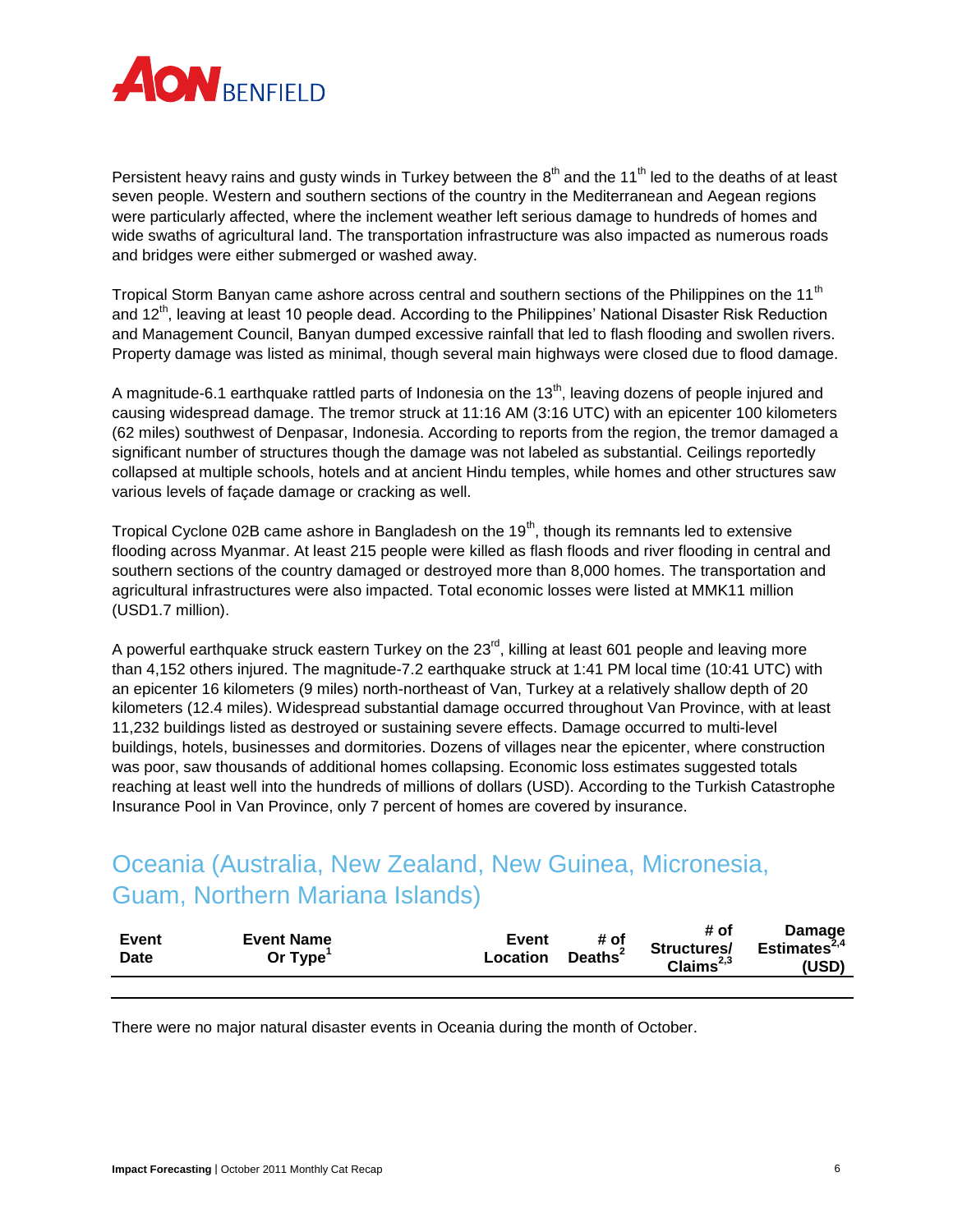

# <span id="page-7-0"></span>APPENDIX

# Updated Jan. 2011 – Sep. 2011 Data

## United States

| <b>Event</b><br><b>Date</b> | <b>Event Name</b><br>Or $Type1$ | <b>Event</b><br>Location                               | # of<br>Deaths $2$ | # of<br>Structures/<br>$C$ laims <sup>2,3</sup> | <b>Damage</b><br>Estimates <sup>2,4</sup><br>(USD) |
|-----------------------------|---------------------------------|--------------------------------------------------------|--------------------|-------------------------------------------------|----------------------------------------------------|
| $12/31 - 1/1$               | Severe Weather                  | Midwest, Southeast                                     | 8+                 | $10,000+$                                       | Millions+                                          |
| $1/1 - 9/30$                | Drought                         | Texas                                                  | 0                  | Unknown                                         | 5.2+ billion                                       |
| $1/7 - 1/12$                | Winter Weather                  | Midwest, Southeast, Northeast                          | $11 +$             | Thousands+                                      | Millions+                                          |
| $1/17 - 1/24$               | Winter Weather                  | Plains, Midwest, Northeast,<br><b>Tennessee Valley</b> | $10+$              | Thousands+                                      | Millions+                                          |
| $1/24 - 1/26$               | Winter Weather                  | Southeast, Northeast, Mid-Atlantic                     | $\mathbf 0$        | Thousands+                                      | Millions+                                          |
| $1/31 - 2/2$                | Winter Weather                  | Midwest, Southeast, Northeast                          | $36+$              | 100,000+                                        | 3.9+ billion                                       |
| $2/2 - 2/6$                 | Winter Weather                  | Plains, Southeast, Southwest                           | $4+$               | 45,000+                                         | 650+ million                                       |
| $2/20 - 2/21$               | Winter Weather                  | Midwest, Ohio Valley, Northeast                        | $1+$               | $4,000+$                                        | Millions+                                          |
| $2/24 - 2/25$               | Winter Weather                  | Midwest, Southeast, Northeast                          | $4+$               | $20,000+$                                       | 225+ million                                       |
| $2/27 - 3/4$                | Wildfires                       | <b>Texas</b>                                           | $1+$               | $241+$                                          | 14.5+ million                                      |
| $2/27 - 2/28$               | Severe Weather                  | Southeast, Midwest, Mid-Atlantic                       | $4+$               | 45,000+                                         | 250+ million                                       |
| $3/5 - 3/7$                 | Winter Weather                  | Southeast, Midwest, Northeast                          | $1+$               | Thousands+                                      | Millions+                                          |
| $3/7 - 3/9$                 | Wildfires                       | <b>New Mexico</b>                                      | $\mathbf 0$        | $60+$                                           | Unknown                                            |
| $3/8 - 3/11$                | Winter Weather                  | Southeast, Midwest, Northeast                          | $4+$               | 20,000+                                         | 200+ million                                       |
| 3/11                        | Tsunami                         | West Coast, Hawaii                                     | $1+$               | Hundreds+                                       | 88.4+ million                                      |
| $3/12 - 3/13$               | Wildfires                       | Oklahoma, Texas                                        | $\mathbf 0$        | $67+$                                           | 3+ million                                         |
| 3/20-3/23                   | Severe Weather                  | West, Southeast, Northeast                             | $3+$               | Thousands+                                      | 27+ million                                        |
| 3/26-3/28                   | Severe Weather                  | Southeast                                              | $\mathbf 0$        | 25,000+                                         | 225+ million                                       |
| 3/29-3/31                   | Severe Weather                  | Southeast                                              | $\mathbf 0$        | 37,500+                                         | 350+ million                                       |
| $4/3 - 4/5$                 | Severe Weather                  | Midwest, Southeast, Plains                             | $9+$               | 275,000+                                        | 2.5+ billion                                       |
| $4/8 - 4/11$                | Severe Weather                  | Midwest, Southeast, Plains                             | $\boldsymbol{0}$   | 290,000+                                        | 2.25+ billion                                      |
| $4/8 - 4/14$                | Flooding                        | <b>Red River Valley</b>                                | $3+$               | Hundreds+                                       | 20+ million                                        |
| $4/9 - 4/30$                | Wildfires                       | Texas                                                  | $2+$               | $310+$                                          | 183+ million                                       |
| $4/14 - 4/16$               | Severe Weather                  | Plains, Southeast, Midwest                             | $48+$              | 150,000+                                        | 2.5+ billion                                       |
| 4/19-4/21                   | Severe Weather                  | Plains, Southeast, Midwest                             | $\mathbf 0$        | 125,000+                                        | 1+ billion                                         |
| $4/22 - 4/28$               | Severe Weather                  | Southeast, Plains, Midwest                             | $344+$             | 700,000+                                        | 9+ billion                                         |
| $4/15 - 5/15$               | Flooding                        | New England                                            | $\mathbf 0$        | $2,000+$                                        | 75+ million                                        |
| $4/25 - 6/15$               | Flooding                        | Mississippi Valley                                     | $9+$               | $25,000+$                                       | 5+ billion                                         |
| $5/10 - 5/13$               | Severe Weather                  | Midwest, Southeast                                     | $2+$               | $50,000+$                                       | 300+ million                                       |
| $5/15 - 6/30$               | Flooding                        | Missouri River Basin                                   | $1+$               | $5,000+$                                        | 1+ billion                                         |
| $5/21 - 5/27$               | Severe Weather                  | Plains, Midwest, Southeast                             | $185+$             | 715,000+                                        | 8+ billion                                         |
| $5/25 - 7/5$                | Flooding                        | Souris River Basin                                     | $\mathbf 0$        | $5,000+$                                        | 1+ billion                                         |
| $5/28 - 5/30$               | Wildfires                       | Texas                                                  | $\mathbf 0$        | $12+$                                           | Unknown                                            |
| $5/28 - 6/1$                | Severe Weather                  | Plains, Midwest, Northeast                             | $3+$               | $30,000+$                                       | 500+ million                                       |
| 5/29-6/23                   | Wildfires                       | Arizona, New Mexico, Texas                             | $2+$               | $300+$                                          | 160+ million                                       |
| $6/1 - 6/2$                 | Severe Weather                  | <b>Central Plains</b>                                  | $\mathbf 0$        | $10,000+$                                       | 75+ million                                        |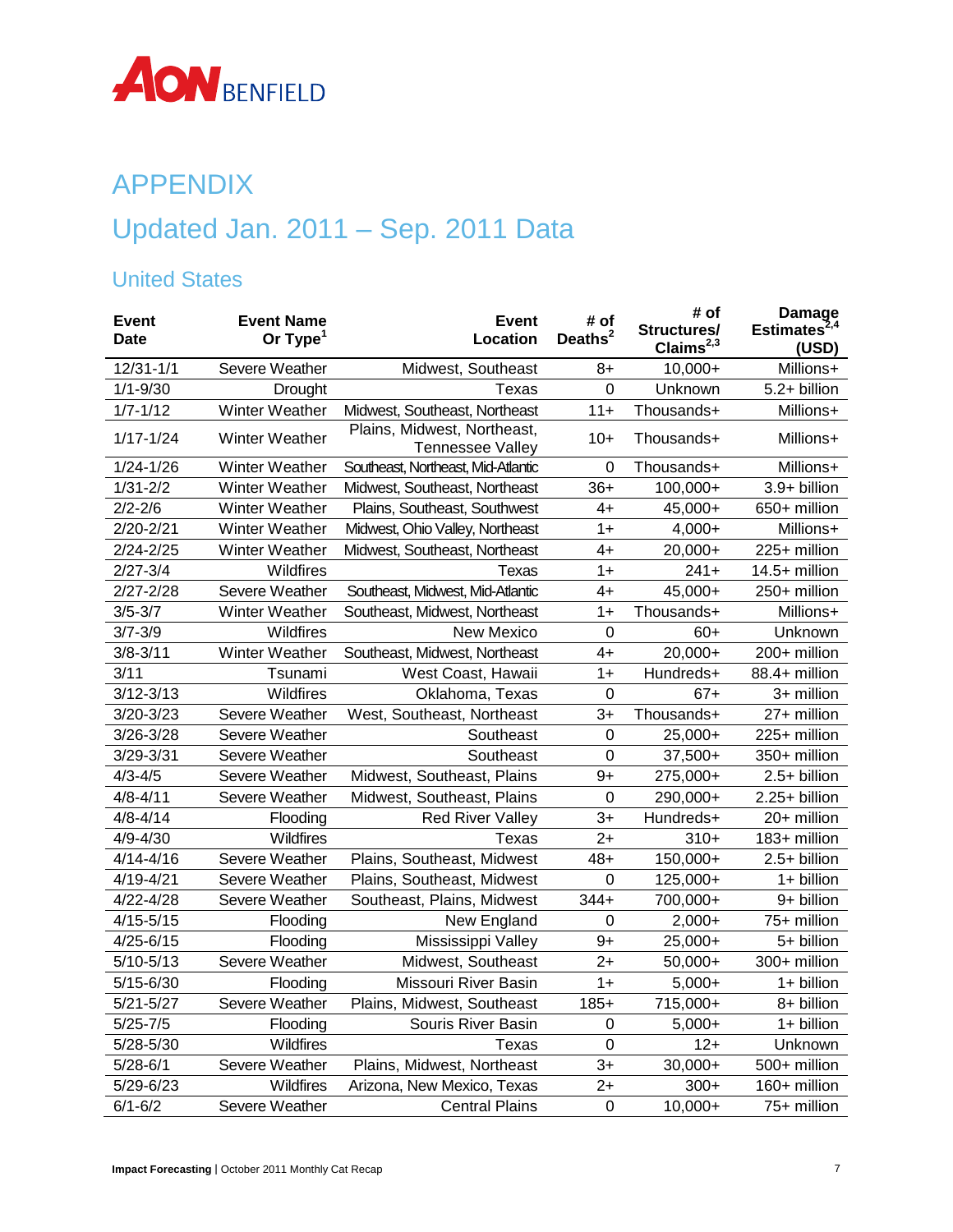

| Event<br><b>Date</b> | <b>Event Name</b><br>Or Type <sup>1</sup> | <b>Event</b><br>Location   | # of<br>Deaths <sup>2</sup> | # of<br>Structures/<br>Claims <sup>2,3</sup> | <b>Damage</b><br>Estimates $^{2,4}$<br>(USD) |
|----------------------|-------------------------------------------|----------------------------|-----------------------------|----------------------------------------------|----------------------------------------------|
| $6/8 - 6/10$         | Severe Weather                            | Midwest, Northeast, Plains | 0                           | $35,000+$                                    | 300+ million                                 |
| $6/14 - 6/15$        | Severe Weather                            | Southern Plains            | $\mathbf 0$                 | $20,000+$                                    | 125+ million                                 |
| $6/16 - 6/22$        | Severe Weather                            | Midwest, Plains, Southeast | 0                           | 160,000+                                     | 1.25+ billion                                |
| $6/26 - 6/30$        | Wildfires                                 | New Mexico, Texas          | 0                           | $100+$                                       | 512+ million                                 |
| $6/30 - 7/4$         | Severe Weather                            | Midwest                    | $2+$                        | 85,000+                                      | 700+ million                                 |
| 7/10-7/14            | Severe Weather                            | Midwest, Rockies, Plains   | 0                           | 120,000+                                     | 900+ million                                 |
| 7/22-7/24            | Severe Weather                            | Midwest                    | $\mathbf 0$                 | $25,000+$                                    | 200+ million                                 |
| 7/29                 | TS Don                                    | Texas                      | $\Omega$                    | Unknown                                      | Unknown                                      |
| $7/27 - 8/9$         | Wildfires                                 | Oklahoma                   | $2+$                        | $136+$                                       | 20+ million                                  |
| 7/29-8/1             | Severe Weather                            | Plains, Midwest, Northeast | 0                           | $50,000+$                                    | 300+ million                                 |
| $8/7 - 8/10$         | Severe Weather                            | Plains, Midwest, Northeast | $1+$                        | Thousands+                                   | Millions+                                    |
| $8/13 - 8/14$        | Severe Weather                            | Midwest, Mid-Atlantic      | $7+$                        | Thousands+                                   | Millions+                                    |
| $8/13 - 8/14$        | Flooding                                  | Northeast, Ohio Valley     | $\mathbf 0$                 | Thousands+                                   | 20+ million                                  |
| 8/18-8/19            | Severe Weather                            | Plains                     | $\mathbf 0$                 | 100,000+                                     | 750+ million                                 |
| 8/22                 | Earthquake                                | Colorado, New Mexico       | $\mathbf 0$                 | Hundreds+                                    | Unknown                                      |
| 8/23                 | Earthquake                                | <b>Mid-Atlantic States</b> | $\overline{0}$              | $1,500+$                                     | 250+ million                                 |
| 8/23-8/24            | Severe Weather                            | Midwest, Ohio Valley       | $\mathbf 0$                 | Thousands+                                   | Millions+                                    |
| 8/26-8/28            | <b>HU</b> Irene                           | Mid-Atlantic, Northeast    | $46+$                       | $25,000+$                                    | 7.2+ billion                                 |
| 8/30-9/1             | Wildfires                                 | Texas, Oklahoma            | 0                           | $77+$                                        | Millions+                                    |
| $9/1 - 9/15$         | Wildfires                                 | Texas                      | $4+$                        | $7,000+$                                     | 500+ million                                 |
| $9/1 - 9/3$          | Severe Weather                            | <b>Great Lakes</b>         | 0                           | $15,000+$                                    | 125+ million                                 |
| $9/4 - 9/8$          | <b>TS</b> Lee                             | Southeast, Northeast       | $13+$                       | 80,000+                                      | 1+ billion                                   |

# Remainder of North America (Canada, Mexico, Caribbean Islands)

| Event<br>Date | <b>Event Name</b><br>Or $Type1$ | <b>Event</b><br>Location | # of<br>Deaths <sup>2</sup> | # of<br>Structures/<br>Claims <sup>2,3</sup> | Damage<br>Estimates $^{2,4}$<br>(USD) |
|---------------|---------------------------------|--------------------------|-----------------------------|----------------------------------------------|---------------------------------------|
| $1/10 - 1/13$ | Winter Weather                  | Canada                   | 0                           | Hundreds+                                    | <b>Unknown</b>                        |
| $1/11 - 1/15$ | Winter Weather                  | Mexico                   | $16+$                       | Unknown                                      | <b>Unknown</b>                        |
| $1/27 - 1/28$ | Winter Weather                  | Canada                   | 0                           | Hundreds+                                    | Unknown                               |
| $2/1 - 2/2$   | Winter Weather                  | Canada                   | 0                           | Dozens+                                      | Unknown                               |
| $2/15 - 2/16$ | Winter Weather                  | Canada                   | 0                           | Dozens+                                      | Unknown                               |
| 3/7           | Winter Weather                  | Canada                   | 0                           | Hundreds+                                    | $20.6+$ million                       |
| 4/7           | Earthquake                      | Mexico                   | $\Omega$                    | Unknown                                      | <b>Unknown</b>                        |
| $4/14 - 5/31$ | Flooding                        | Canada                   | $5+$                        | $10,000+$                                    | $1.03 + billion$                      |
| $5/15 - 5/18$ | Wildfires                       | Canada                   | $\mathbf 0$                 | $522+$                                       | 800+ million                          |
| $6/1 - 6/10$  | Flooding                        | Hispaniola, Jamaica      | $31+$                       | Hundreds+                                    | <b>Unknown</b>                        |
| 6/8           | Severe Weather                  | Canada                   | $1+$                        | Thousands+                                   | Unknown                               |
| $6/20 - 6/21$ | <b>HU Beatriz</b>               | Mexico                   | $3+$                        | $100+$                                       | <b>Unknown</b>                        |
| $6/21 - 6/30$ | Flooding                        | Canada                   | 0                           | Hundreds+                                    | Unknown                               |
| 6/30          | TS Arlene                       | Mexico                   | $25+$                       | $50,000+$                                    | Millions+                             |
| $7/5 - 7/7$   | Flooding                        | Dominican Republic       | $\Omega$                    | $1,900+$                                     | <b>Unknown</b>                        |
| 7/15-7/17     | Flooding                        | Mexico, Guatemala        | 5+                          | $40,000+$                                    | Unknown                               |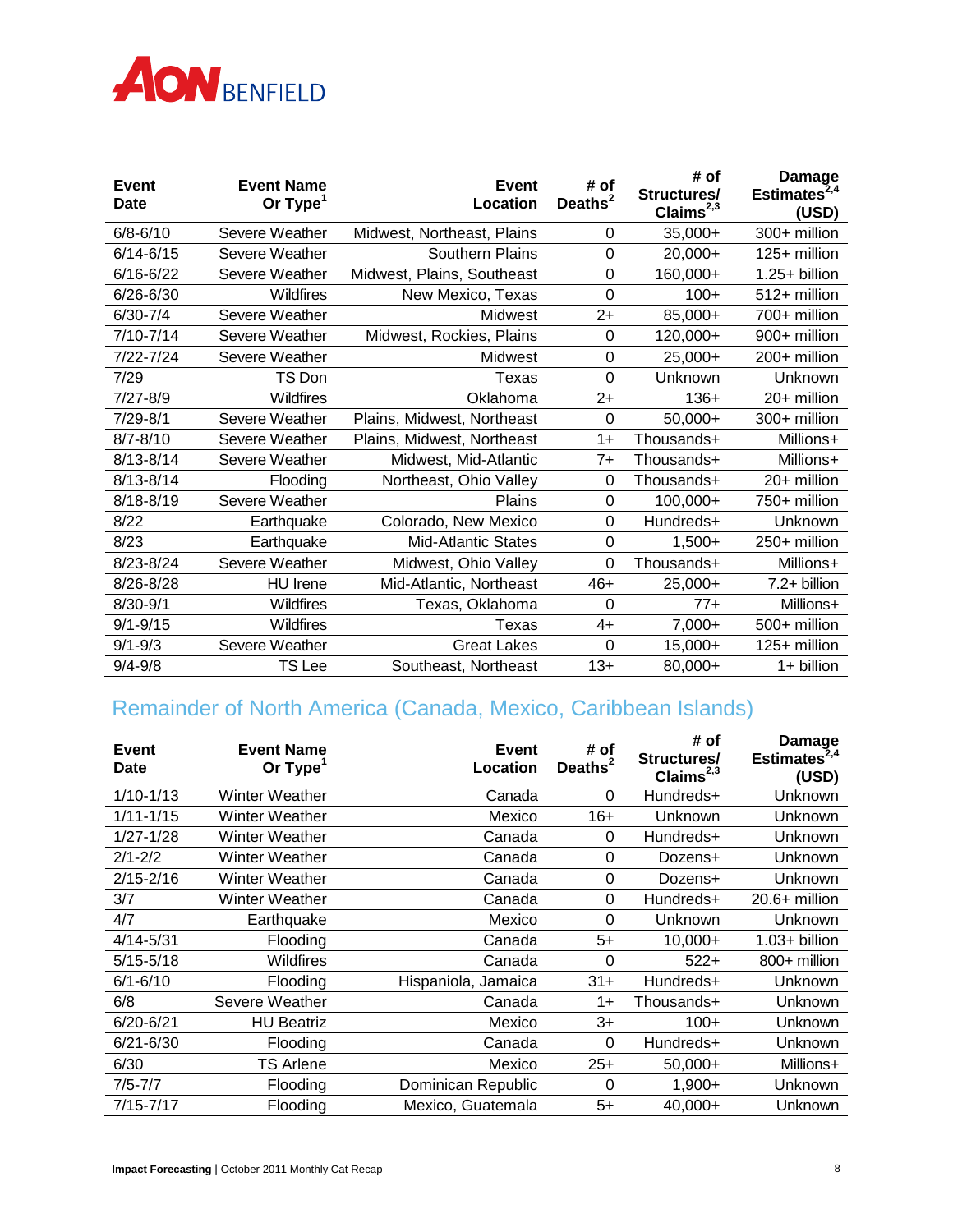

| Event<br><b>Date</b> | <b>Event Name</b><br>Or $Type1$ | Event<br>Location          | # of<br>Deaths <sup>2</sup> | # of<br>Structures/<br>Claims $^{2,3}$ | Damage<br>Estimates <sup>2,4</sup><br>(USD) |
|----------------------|---------------------------------|----------------------------|-----------------------------|----------------------------------------|---------------------------------------------|
| 7/17-7/19            | Severe Weather                  | Canada                     | $2+$                        | $1.000+$                               | Millions+                                   |
| $8/3 - 8/7$          | <b>TS Emily</b>                 | Hispaniola, Puerto Rico    | 5+                          | $10,000+$                              | 60+ million                                 |
| 8/9                  | Flooding                        | Canada                     | 0                           | $405+$                                 | $8.03 +$ million                            |
| $8/21 - 8/24$        | Severe Weather                  | Canada                     | 1+                          | $500+$                                 | Millions+                                   |
| $8/22 - 8/26$        | HU Irene                        | Caribbean, Bahamas, Canada | 9+                          | Thousands+                             | $1+$ billion                                |
| 9/19                 | Earthquakes                     | Guatemala                  | 3+                          | $388+$                                 | Unknown                                     |

#### South America

| Event<br><b>Date</b> | <b>Event Name</b><br>Or Type <sup>1</sup> | <b>Event</b><br>Location | # of<br>Deaths <sup>2</sup> | # of<br>Structures/<br>Claims $^{2,3}$ | Damage<br>Estimates $^{2,4}$<br>(USD) |
|----------------------|-------------------------------------------|--------------------------|-----------------------------|----------------------------------------|---------------------------------------|
| 12/25-1/6            | Flooding                                  | <b>Brazil</b>            | $35+$                       | $30.000+$                              | Unknown                               |
| $1/1 - 3/5$          | Flooding                                  | <b>Bolivia</b>           | $52+$                       | 25,000+                                | 20+ million                           |
| $1/1 - 5/31$         | Flooding                                  | Colombia                 | $116+$                      | 375.000+                               | 5.85+ billion                         |
| 1/10-1/14            | Flooding                                  | <b>Brazil</b>            | $902+$                      | $21,500+$                              | $1.2+$ billion                        |
| 1/20-1/31            | Flooding                                  | <b>Brazil</b>            | $6+$                        | $21,000+$                              | Unknown                               |
| 2/27                 | Landslides                                | <b>Bolivia</b>           | 0                           | $400+$                                 | Unknown                               |
| $3/10 - 3/14$        | Flooding                                  | <b>Brazil</b>            | $10+$                       | $25,000+$                              | Millions+                             |
| 3/11                 | Tsunami                                   | Chile, Peru              | 0                           | $500+$                                 | Unknown                               |
| $4/3 - 21$           | Flooding                                  | Peru                     | $9+$                        | $5,500+$                               | Unknown                               |
| 4/25-4/26            | Severe Weather                            | <b>Brazil</b>            | $1+$                        | $5,000+$                               | 255+ million                          |
| $6/1 - 6/6$          | <b>Flooding</b>                           | <b>Brazil</b>            | 0                           | $1,000+$                               | $9.4+$ million                        |
| $6/4 - 6/15$         | Volcano                                   | Chile                    | $\Omega$                    | Unknown                                | Unknown                               |
| 6/7                  | Severe Weather                            | Chile                    | $\Omega$                    | $100+$                                 | Unknown                               |
| 7/16-7/18            | Flooding                                  | <b>Brazil</b>            | $10+$                       | $1,000+$                               | Unknown                               |
| 7/23-7/28            | Flooding                                  | Brazil                   | $3+$                        | Thousands+                             | Unknown                               |
| $9/6 - 9/9$          | Flooding                                  | Brazil                   | 3+                          | $48,000+$                              | Millions+                             |

# Europe

| Event<br>Date | <b>Event Name</b><br>Or $Type1$ | Event<br>Location               | # of<br>Deaths <sup>2</sup> | # of<br>Structures/<br>Claims $^{2,3}$ | Damage<br>Estimates $^{2,4}$<br>(USD) |
|---------------|---------------------------------|---------------------------------|-----------------------------|----------------------------------------|---------------------------------------|
| $1/9 - 1/14$  | Flooding                        | Germany, Poland, Czech Republic | $5+$                        | Thousands+                             | Millions+                             |
| 1/29          | Earthquake                      | Hungary                         | 0                           | $8,481+$                               | $5+$ million                          |
| $2/1 - 2/28$  | <b>Winter Weather</b>           | Poland                          | $29+$                       | Unknown                                | Unknown                               |
| $4/8 - 4/10$  | Severe Weather                  | Iceland, Norway                 | 0                           | $500+$                                 | Unknown                               |
| 5/12          | Earthquakes                     | Spain                           | 9+                          | $20,000+$                              | 125+ million                          |
| 5/19          | Earthquake                      | Turkey                          | $3+$                        | $2,500+$                               | Unknown                               |
| $5/21 - 5/25$ | Volcano                         | Western & Central Europe        | $\Omega$                    | Unknown                                | 50+ million                           |
| 5/23          | Severe Weather                  | Scotland                        | $1+$                        | Hundreds+                              | $6.5+$ million                        |
| 6/28          | Severe Weather                  | Netherlands                     | 0                           | Hundreds+                              | Millions+                             |
| $7/2 - 7/3$   | Flooding                        | Denmark                         | 0                           | $60,000+$                              | 650+ million                          |
| 7/8           | Flooding                        | Scotland                        | 0                           | $100+$                                 | $1+$ million                          |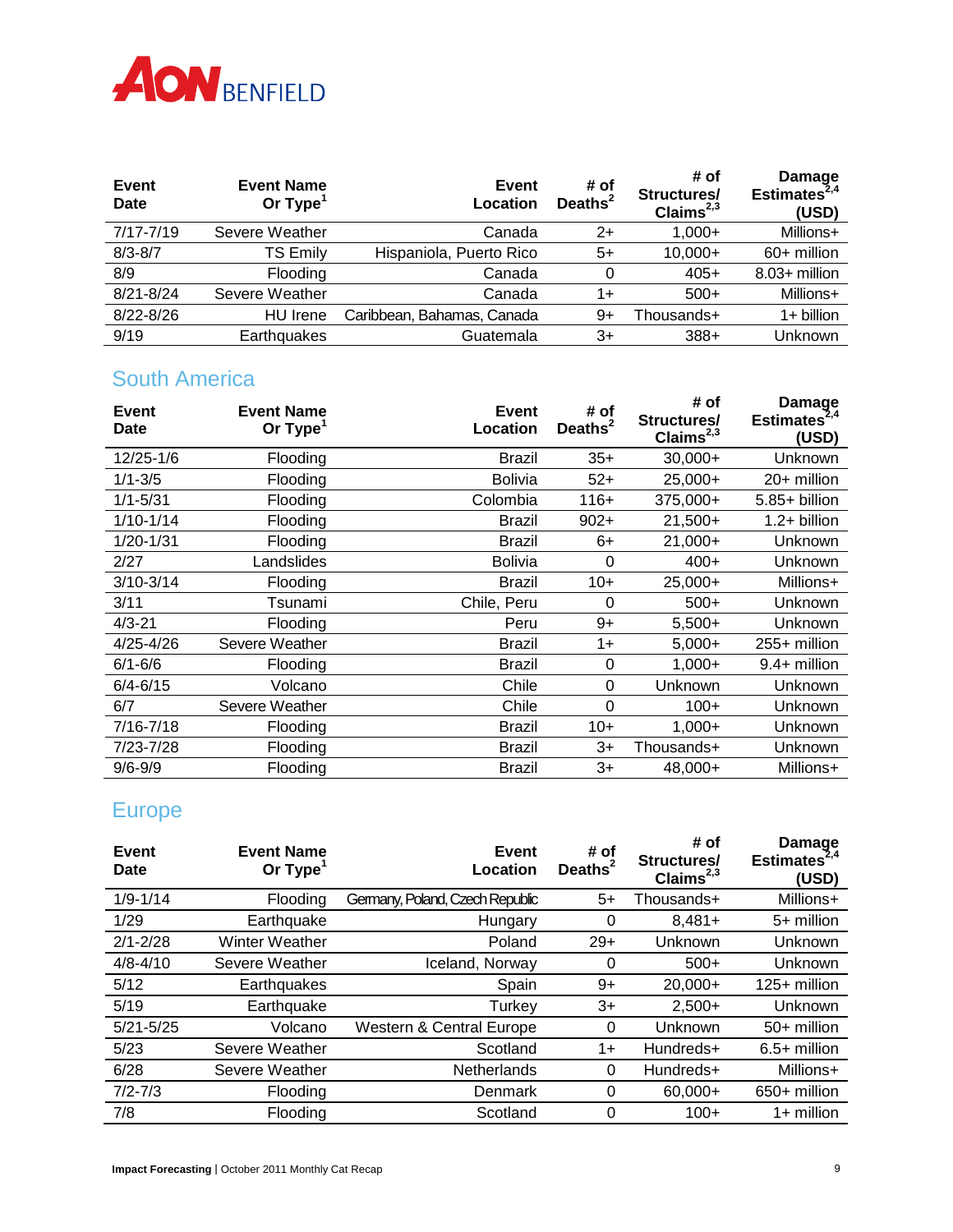

| Event<br>Date | <b>Event Name</b><br>Or Type <sup>1</sup> | Event<br>Location | # of<br>Deaths <sup>2</sup> | # of<br>Structures/<br>Claims $^{2,3}$ | <b>Damage</b><br>Estimates $^{2,4}$<br>(USD) |
|---------------|-------------------------------------------|-------------------|-----------------------------|----------------------------------------|----------------------------------------------|
| 8/18          | Severe Weather                            | <b>Belgium</b>    | 5+                          | Unknown                                | Unknown                                      |
| $9/12 - 9/13$ | PT Katia                                  | United Kingdom    | 1+                          | Hundreds+                              | $158 +$ million                              |

#### **Africa**

| Event<br><b>Date</b> | <b>Event Name</b><br>Or $Type1$ | Event<br>Location        | # of<br>Deaths $2$ | # of<br>Structures/<br>Claims $^{2,3}$ | Damage<br>Estimates <sup>2,4</sup><br>(USD) |
|----------------------|---------------------------------|--------------------------|--------------------|----------------------------------------|---------------------------------------------|
| $1/1 - 1/31$         | Flooding                        | South Africa, Mozambique | $136+$             | $38,000+$                              | 495+ million                                |
| $2/14 - 2/16$        | CY Bingiza                      | Madagascar, Mozambique   | $22+$              | $35,729+$                              | Unknown                                     |
| $3/27 - 3/31$        | Flooding                        | Namibia                  | $62+$              | $30,000+$                              | $15+$ million                               |
| $6/21 - 6/22$        | <b>Flooding</b>                 | Nigeria                  | $24+$              | $1,000+$                               | $4.5+$ million                              |
| 7/22-7/29            | Flooding                        | Benin                    | 0                  | $1.000 +$                              | Unknown                                     |
| 8/10-8/31            | Flooding                        | Uganda                   | $43+$              | $30,000+$                              | Unknown                                     |
| 8/20-8/31            | Flooding                        | Nigeria                  | $102+$             | $10,000+$                              | Unknown                                     |
|                      |                                 |                          |                    |                                        |                                             |

## Asia

| <b>Event</b><br>Date | <b>Event Name</b><br>Or $Type1$ | <b>Event</b><br>Location | # of<br>Deaths <sup>2</sup> | # of<br>Structures/<br>Claims $^{2,3}$ | <b>Damage</b><br>Estimates $^{2,4}$<br>(USD) |
|----------------------|---------------------------------|--------------------------|-----------------------------|----------------------------------------|----------------------------------------------|
| $1/1 - 5/31$         | Drought                         | China                    | $\mathbf 0$                 | Unknown                                | 2.3+ billion                                 |
| $1/1 - 1/28$         | Flooding                        | Philippines              | $75+$                       | $5,729+$                               | 46.6+ million                                |
| $1/1 - 1/24$         | <b>Winter Weather</b>           | China                    | $2+$                        | 150,000+                               | 1.77+ billion                                |
| $1/2 - 1/15$         | Flooding                        | Sri Lanka                | $43+$                       | $50,000+$                              | 500+ million                                 |
| 1/19                 | Earthquake                      | Pakistan                 | 0                           | $200+$                                 | Unknown                                      |
| 1/29-1/31            | Flooding                        | Malaysia                 | $5+$                        | 25,000+                                | Unknown                                      |
| $1/31 - 2/7$         | Flooding                        | Philippines              | $22+$                       | $2,598+$                               | 12.3+ million                                |
| $2/1 - 2/10$         | Flooding                        | Sri Lanka                | $18+$                       | $27,497+$                              | 450+ million                                 |
| 2/1                  | Earthquake                      | China                    | $\overline{0}$              | 678+                                   | Unknown                                      |
| $2/3 - 2/17$         | <b>Winter Weather</b>           | Afghanistan              | $25+$                       | $3,000+$                               | Unknown                                      |
| $2/11 - 2/13$        | <b>Winter Weather</b>           | South Korea              | $\Omega$                    | $1,000+$                               | 70+ million                                  |
| 3/10                 | Earthquake                      | China                    | $26+$                       | 68,000+                                | 16+ million                                  |
| 3/11                 | Earthquake                      | Japan                    | 15,829+                     | $1+$ million                           | 198-309 billion                              |
| $3/17 - 3/31$        | Flooding                        | Indonesia                | $13+$                       | $5,000+$                               | Unknown                                      |
| $3/21 - 4/8$         | Flooding                        | Thailand                 | $61+$                       | 609,679+                               | 880+ million                                 |
| 3/24                 | Earthquake                      | Myanmar, Thailand        | $75+$                       | $3,194+$                               | 3.6+ million                                 |
| 4/4                  | Severe Weather                  | Bangladesh               | $17 +$                      | $500+$                                 | Unknown                                      |
| 4/7                  | Earthquake                      | Japan                    | $4+$                        | Hundreds+                              | Unknown                                      |
| $4/9 - 4/15$         | Flooding                        | Kazakhstan               | $2+$                        | $9,000+$                               | 5.97+ million                                |
| 4/10                 | Earthquake                      | Japan                    | $3+$                        | Dozens+                                | Unknown                                      |
| 4/11                 | Earthquake                      | China                    | $\Omega$                    | $5,900+$                               | $6.1 +$ million                              |
| 4/17                 | Flooding                        | Indonesia                | $10+$                       | Dozens+                                | Unknown                                      |
| $4/17 - 4/18$        | Severe Weather                  | China                    | 0                           | $3,200+$                               | 26.2+ million                                |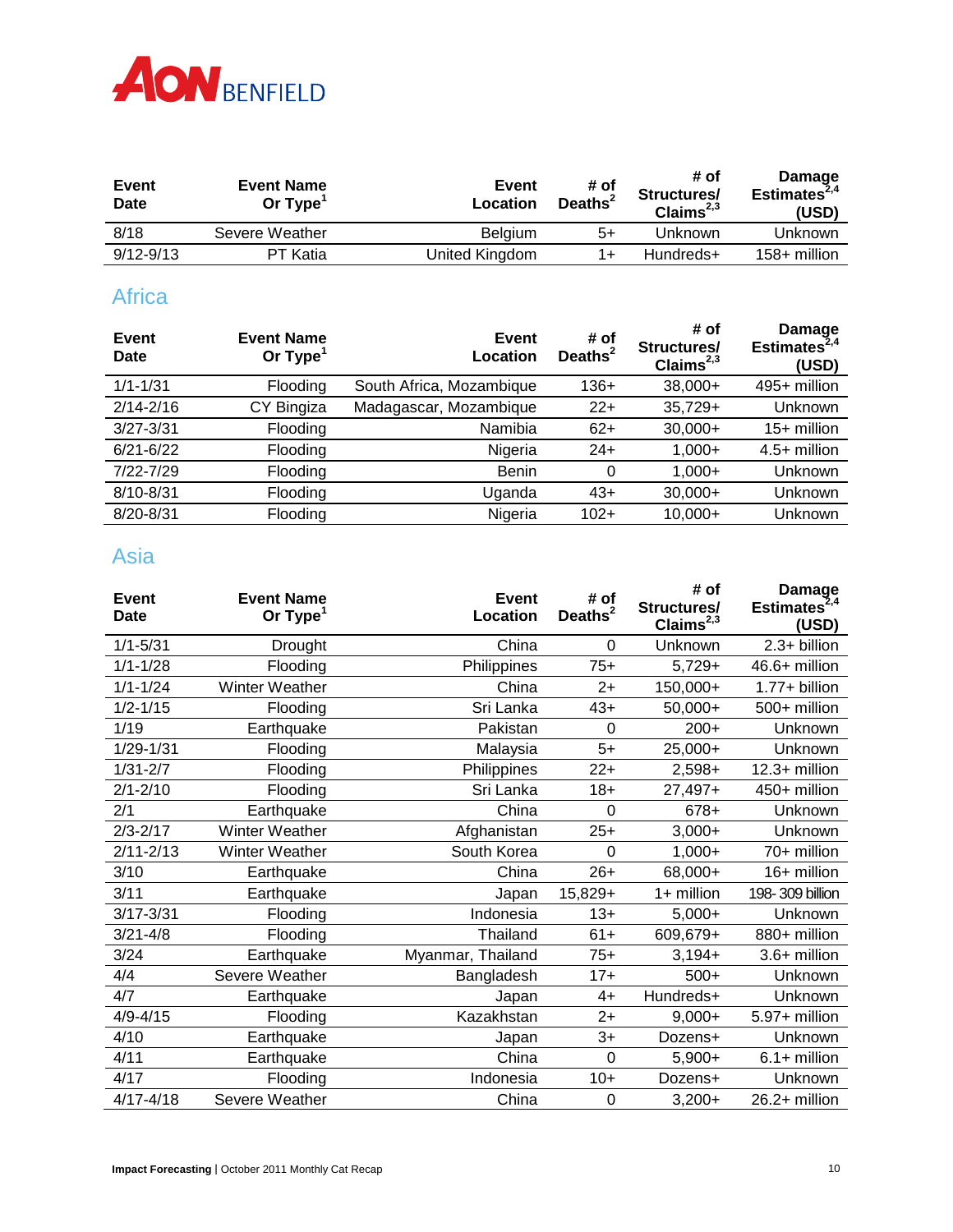

| <b>Event</b><br><b>Date</b> | <b>Event Name</b><br>Or $Type1$ | <b>Event</b><br>Location           | # of<br>Deaths <sup>2</sup> | # of<br>Structures/<br>Claims <sup>2,3</sup> | <b>Damage</b><br>Estimates <sup>2,4</sup><br>(USD) |
|-----------------------------|---------------------------------|------------------------------------|-----------------------------|----------------------------------------------|----------------------------------------------------|
| 4/22                        | Flooding                        | Philippines                        | $14+$                       | $50+$                                        | Unknown                                            |
| 4/28-4/30                   | Sandstorm                       | China                              | 0                           | 21,000+                                      | Unknown                                            |
| $4/30 - 5/2$                | Severe Weather                  | China                              | $\mathbf 0$                 | $5,000+$                                     | 20.5+ million                                      |
| $5/7 - 5/9$                 | Flooding                        | China                              | $19+$                       | $1,000+$                                     | Millions+                                          |
| $5/8 - 5/9$                 | <b>TS Aere</b>                  | Philippines                        | $35+$                       | $9,420+$                                     | 31.6+ million                                      |
| $5/15 - 7/15$               | Flooding                        | Nepal                              | $75+$                       | $500+$                                       | Millions+                                          |
| 5/26-5/29                   | STY Songda                      | Philippines, Japan                 | $17+$                       | $1,000+$                                     | 3+ million                                         |
| $6/1 - 6/24$                | Flooding                        | China                              | $199+$                      | 500,000+                                     | $5.41 + billion$                                   |
| $6/1 - 6/19$                | Flooding                        | Philippines                        | $10+$                       | $1,000+$                                     | 9.4+ million                                       |
| $6/1 - 8/12$                | Drought                         | China                              | 0                           | Unknown                                      | 923+ million                                       |
| $6/4 - 6/11$                | <b>TS Sarika</b>                | Philippines, China                 | $32+$                       | 15,000+                                      | 248+ million                                       |
| 6/5                         | Flooding                        | Singapore                          | $\mathbf 0$                 | Dozens+                                      | Unknown                                            |
| $6/11 - 6/12$               | Flooding                        | Tajikistan                         | $\mathbf 0$                 | $500+$                                       | Unknown                                            |
| 6/19-6/24                   | <b>TS Haima</b>                 | China, Philippines, Vietnam        | $23+$                       | $5,000+$                                     | 50+ million                                        |
| 6/20                        | Earthquake                      | China                              | $\mathbf 0$                 | 12,094+                                      | 9.2+ million                                       |
| $6/25 - 6/30$               | <b>TS Meari</b>                 | Philippines, China, Korea          | $17+$                       | $5,000+$                                     | 44+ million                                        |
| $6/27 - 6/28$               | Flooding                        | India                              | $31 +$                      | $25,750+$                                    | Unknown                                            |
| 6/28                        | Flooding                        | Philippines                        | $30+$                       | $500+$                                       | Unknown                                            |
| 6/29-10/31                  | Flooding                        | Laos                               | $34+$                       | 140,000+                                     | 174+ million                                       |
| $7/1 - 7/8$                 | Flooding                        | China                              | $49+$                       | $100,000+$                                   | 989+ million                                       |
| $7/9 - 7/11$                | Flooding                        | South Korea                        | $9+$                        | $500+$                                       | Millions+                                          |
| $7/11 - 7/14$               | Flooding                        | China                              | $6+$                        | $5,000+$                                     | $54.1 +$ million                                   |
| 7/18-7/20                   | TY Ma-on                        | Japan                              | $5+$                        | Hundreds+                                    | 50+ million                                        |
| 7/19                        | Earthquake                      | Kyrgyzstan, Tajikistan, Uzbekistan | $14+$                       | $1,500+$                                     | 9.3+ million                                       |
| 7/22-7/25                   | Flooding                        | China                              | $54+$                       | 150,000+                                     | 962+ million                                       |
| 7/25-10/31                  | Flooding                        | Thailand                           | $427+$                      | 3.3+ million                                 | 9.8+ billion                                       |
| 7/26-7/29                   | Flooding                        | South Korea, North Korea           | $100+$                      | 20,000+                                      | 200+ million                                       |
| $7/27 - 7/30$               | <b>TY Nock-ten</b>              | Philippines, China, Vietnam        | $94+$                       | 340,000+                                     | 126+ million                                       |
| 7/27-7/31                   | Flooding                        | Japan                              | $3+$                        | $3,000+$                                     | Millions+                                          |
| $7/28 - 8/2$                | Flooding                        | China                              | $13+$                       | 25,000+                                      | 52.7+ million                                      |
| 7/31                        | Severe Weather                  | Russia                             | $1+$                        | $250+$                                       | 3+ million                                         |
| $8/8 - 8/10$                | TY Muifa                        | China, Philippines, Korea          | $22+$                       | 20,000+                                      | 658+ million                                       |
| 8/9                         | Earthquake                      | China                              | 0                           | 22,800+                                      | Millions+                                          |
| 8/11                        | Earthquake                      | China                              | 0                           | $318+$                                       | Unknown                                            |
| 8/12-9/30                   | Flooding                        | Pakistan                           | $456+$                      | 1.6+ million                                 | 2+ billion                                         |
| 8/13-8/17                   | Flooding                        | China                              | $10+$                       | Thousands+                                   | 323+ million                                       |
| 8/20-8/29                   | Flooding                        | India                              | $47+$                       | Thousands+                                   | 275+ million                                       |
| 8/22                        | Flooding                        | China                              | $\mathbf 0$                 | $300+$                                       | 9.22+ million                                      |
| 8/27-8/31                   | <b>TY Nanmadol</b>              | Philippines, Taiwan, China         | $37+$                       | $10,000+$                                    | 250+ million                                       |
| $9/1 - 9/22$                | Flooding                        | China                              | $101 +$                     | 250,000+                                     | 4.25+ billion                                      |
| $9/2 - 9/4$                 | <b>TS Talas</b>                 | Japan                              | $68+$                       | $25,117+$                                    | 300+ million                                       |
| $9/5 - 9/15$                | Flooding                        | India                              | $42+$                       | 25,000+                                      | 432+ million                                       |
| 9/6                         | Earthquake                      | Indonesia                          | $10+$                       | $1,000+$                                     | 5.85+ million                                      |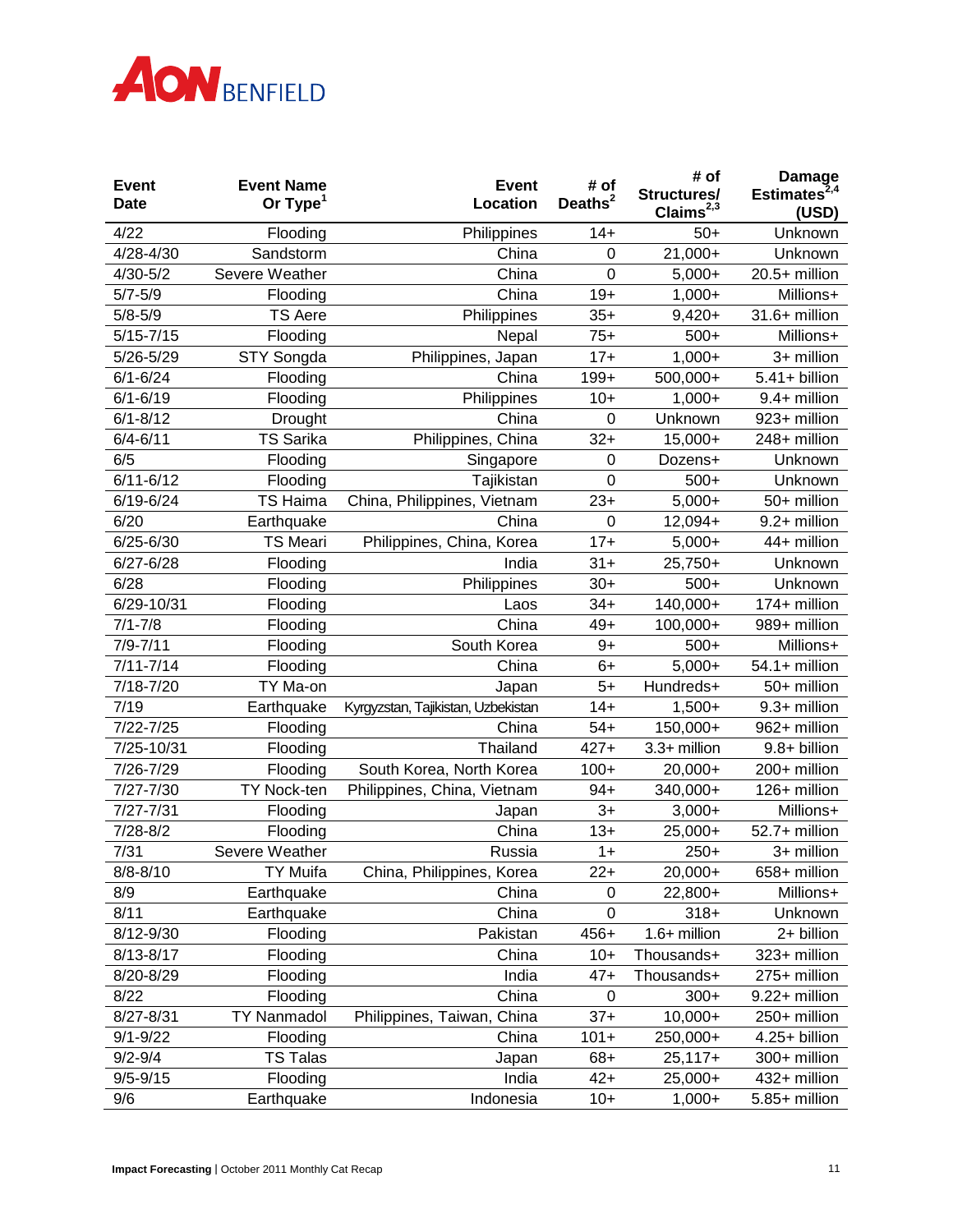

| Event<br><b>Date</b> | <b>Event Name</b><br>Or $Type1$ | Event<br>Location           | # of<br>Deaths <sup>2</sup> | # of<br>Structures/<br>Claims $^{2,3}$ | Damage<br>Estimates <sup>2,4</sup><br>(USD) |
|----------------------|---------------------------------|-----------------------------|-----------------------------|----------------------------------------|---------------------------------------------|
| 9/10-10/31           | Flooding                        | Cambodia                    | $250+$                      | $250,00+$                              | $521 +$ million                             |
| 9/10-10/31           | Flooding                        | Vietnam                     | $43+$                       | 70,000+                                | 55+ million                                 |
| 9/18                 | Earthquake                      | India, Bhutan, Tibet        | 116+                        | 140,000+                               | $204+$ million                              |
| $9/21 - 9/22$        | TY Roke                         | Japan                       | $13+$                       | $4,819+$                               | $250+$ million                              |
| $9/23 - 9/28$        | Flooding                        | India                       | $51+$                       | $50,000+$                              | 568+ million                                |
| $9/23 - 9/25$        | Flooding                        | Turkey                      | 1+                          | Hundreds+                              | <b>Unknown</b>                              |
| $9/27 - 9/30$        | TY Nesat                        | Philippines, China, Vietnam | $88+$                       | 65,000+                                | $1.57 + billion$                            |

## Oceania (Australia, New Guinea, New Zealand, Micronesia, Guam, Northern Mariana Islands)

| Event<br>Date | <b>Event Name</b><br>Or $Type1$ | Event<br>Location             | # of<br>Deaths <sup>2</sup> | # of<br>Structures/<br>Claims <sup>2,3</sup> | Damage<br>Estimates $^{2,4}$<br>(USD) |
|---------------|---------------------------------|-------------------------------|-----------------------------|----------------------------------------------|---------------------------------------|
| $1/1 - 1/14$  | Flooding                        | Australia (Queensland)        | $35+$                       | $57,731+$                                    | 7.2+ billion                          |
| 1/13-1/18     | Flooding                        | Australia (Victoria)          | $1+$                        | $7,791+$                                     | 150+ million                          |
| 1/23-1/24     | Flooding                        | New Zealand                   | $\Omega$                    | $500+$                                       | $11.4+$ million                       |
| 1/25-1/29     | CY Wilma                        | Tonga, New Zealand            | $3+$                        | $1,000+$                                     | 22+ million                           |
| 2/3           | <b>STC Yasi</b>                 | Australia                     | $1+$                        | $71,345+$                                    | 1.8+ billion                          |
| $2/4 - 2/6$   | Severe Weather                  | Australia                     | 0                           | 48,962+                                      | 420+ million                          |
| $2/5 - 2/6$   | <b>Bushfire</b>                 | Australia                     | $\mathbf 0$                 | $410+$                                       | 50+ million                           |
| $2/16 - 2/22$ | <b>STC Carlos</b>               | Australia                     | $\mathbf 0$                 | $4,000+$                                     | 15+ million                           |
| $2/16 - 2/17$ | <b>STC Dianne</b>               | Australia                     | $\mathbf 0$                 | Unknown                                      | Unknown                               |
| 2/22          | Earthquake                      | New Zealand                   | $182+$                      | $156,313+$                                   | 12+ billion                           |
| 2/28          | Severe Weather                  | Australia                     | 0                           | $170+$                                       | $1.02 +$ million                      |
| 3/20-3/21     | Flooding                        | Australia (New South Wales)   | $1+$                        | $800+$                                       | $3.7+$ million                        |
| 4/26-4/27     | Flooding                        | New Zealand                   | $\Omega$                    | Hundreds+                                    | 8.3+ million                          |
| 5/3           | Severe Weather                  | New Zealand                   | $1+$                        | $100+$                                       | 8.3+ million                          |
| $6/9 - 6/16$  | Flooding                        | Australia (New South Wales)   | $1+$                        | $1,500+$                                     | 38+ million                           |
| 6/13          | Earthquake                      | New Zealand                   | $1+$                        | 53,963+                                      | $1.5+$ billion                        |
| 6/19          | Severe Weather                  | New Zealand                   | $\mathbf 0$                 | $50+$                                        | 810,500+                              |
| 7/5           | Severe Weather                  | Australia (New South Wales)   | $\mathbf 0$                 | $1,700+$                                     | Unknown                               |
| 7/19-7/22     | Flooding                        | Australia (NSW, Victoria)     | $\mathbf 0$                 | $1,273+$                                     | Unknown                               |
| 7/27-7/28     | Severe Weather                  | Australia (Western Australia) | $\mathbf 0$                 | $60+$                                        | Unknown                               |
| 8/13          | Severe Weather                  | Western Australia             | $\mathbf 0$                 | $10+$                                        | $1.05+$ million                       |
| 9/17          | Severe Weather                  | Australia (Western Australia) | $\mathbf 0$                 | $114+$                                       | Unknown                               |

<sup>1</sup> TD = Tropical Depression, TS = Tropical Storm, HU = Hurricane, TY = Typhoon, STY = Super Typhoon, CY = Cyclone

 $2$  As reported by public news media sources

<sup>3</sup> **Structures** defined as any building – including barns, outbuildings, mobile homes, single or multiple family dwellings, and commercial facilities – that is damaged or destroyed by winds, earthquakes, hail, flood, tornadoes, hurricanes or any other natural-occurring phenomenon. **Claims** defined as the number of claims (which could be a combination of homeowners, commercial, auto and others) reported by various insurance companies through press releases or various public media outlets.

<sup>4</sup> Damage estimates obtained from various public media sources, including news websites, publications from insurance companies and financial institution press releases. These estimates can include insured or economic losses.